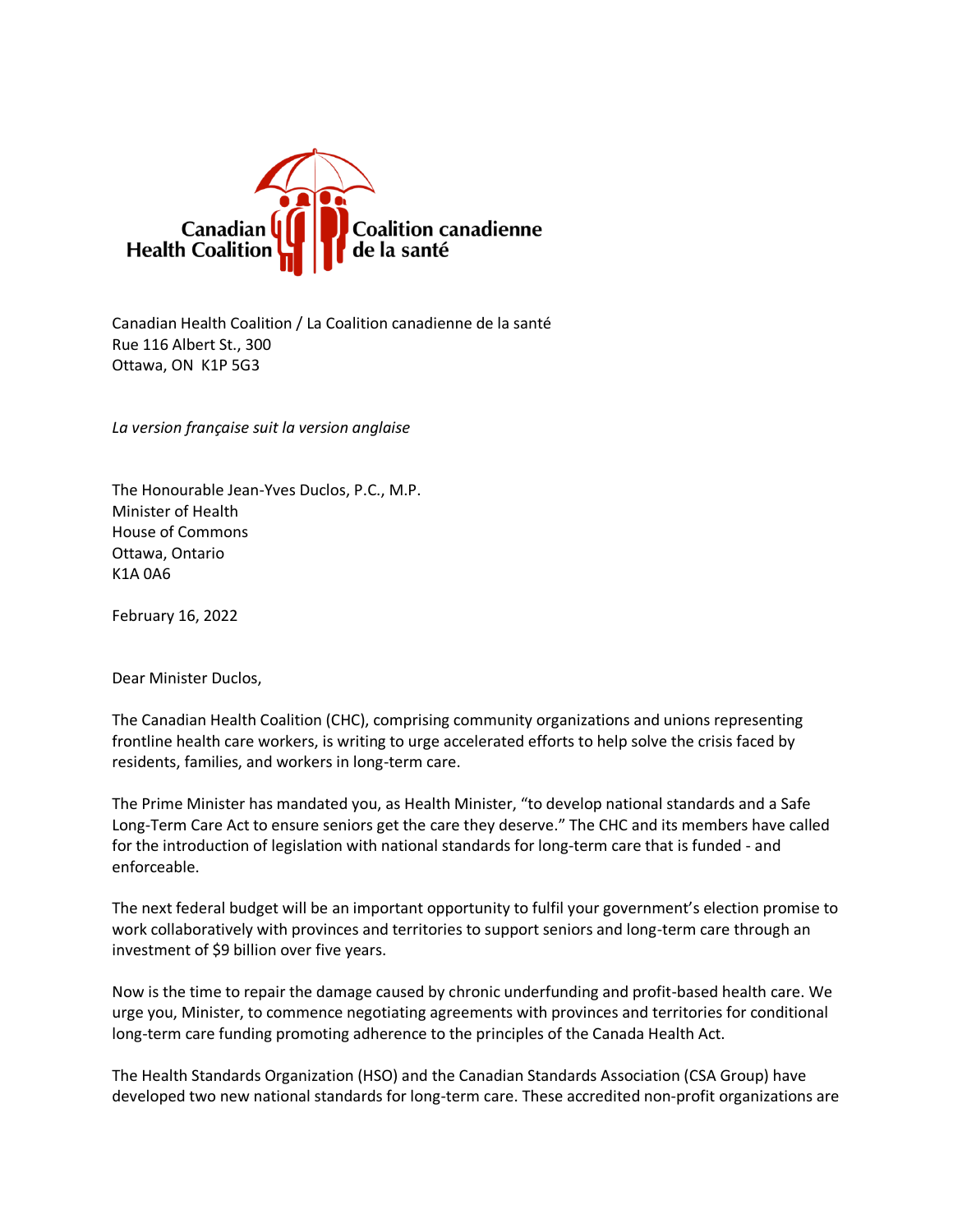independent of the government. Still, the standards have been federally funded and the process was recognized and welcomed by the federal government in Budget 2021. Both draft standards are in the requisite 60-day public comment period.

Upon review, we find the draft CAN/HSO 21001:2022 (E) Long-Term Care Services standard is an improvement over the previous and inadequate HSO 21001:2020 standard. The foundational principles reflect the CHC's view; the conditions of work are the conditions of care, systemic racism must be addressed, and federal and provincial legislation must include accountability mechanisms to enable these standards for LTC.

The CHC and its members have also identified several very concerning gaps and will provide the HSO and CSA Group with further comments on their draft standards. If not addressed, some of these omissions could render these standards an ineffective attempt to address the crisis in Canada's long-term care sector.

For example, there is no standard for a minimum number of hours of direct care for residents, which should be at least 4.1 hours. Likewise, many stakeholders have recommended a more stable and cohesive workforce with 70% full-time employees. In addition to the importance of benefits, portable pensions and minimum sick days available to workers should also be included in the standard.

Overall, the vague language of these standards, combined with the dearth of clear metrics by which to judge compliance, does not provide us with confidence in these draft standards as currently written.

Especially concerning is the fact the HSO has not adequately responded to grave concerns from stakeholders about the impact of for-profit companies in the ownership of LTC homes and the provision of services.

*What We Heard Report #1: Findings from HSO's Inaugural National Survey on Long-Term Care*, based on over 16,000 submissions to the HSO, acknowledged, "many survey respondents felt that abolishing forprofit long-term care was the most important issue to address within LTC."

However, the HSO does not take the opportunity to place conditions or limits upon for-profit companies in the draft CAN/HSO 21001:2022 (E) Long-Term Care Services standard. Instead, the HSO deflects the issue as the responsibility of provincial and territorial governments.

In our view, this is an incorrect conclusion. Standards must be based on evidence, and the evidence is clear residents of LTC homes owned by for-profit companies faced far higher rates of infection and death during the pandemic than LTC homes owned by non-profit organizations or governments.

If the matter of ownership of LTC homes by for-profit companies is left to provinces and territories, as the HSO suggests, then your mandate as Health Minister to create national standards to "ensure seniors get the care they deserve," cannot be achieved.

Our goal is to ensure the patchwork of standards, regulations and structures is not allowed to persist across jurisdictions. People in Canada deserve equal access to quality care and quality working conditions.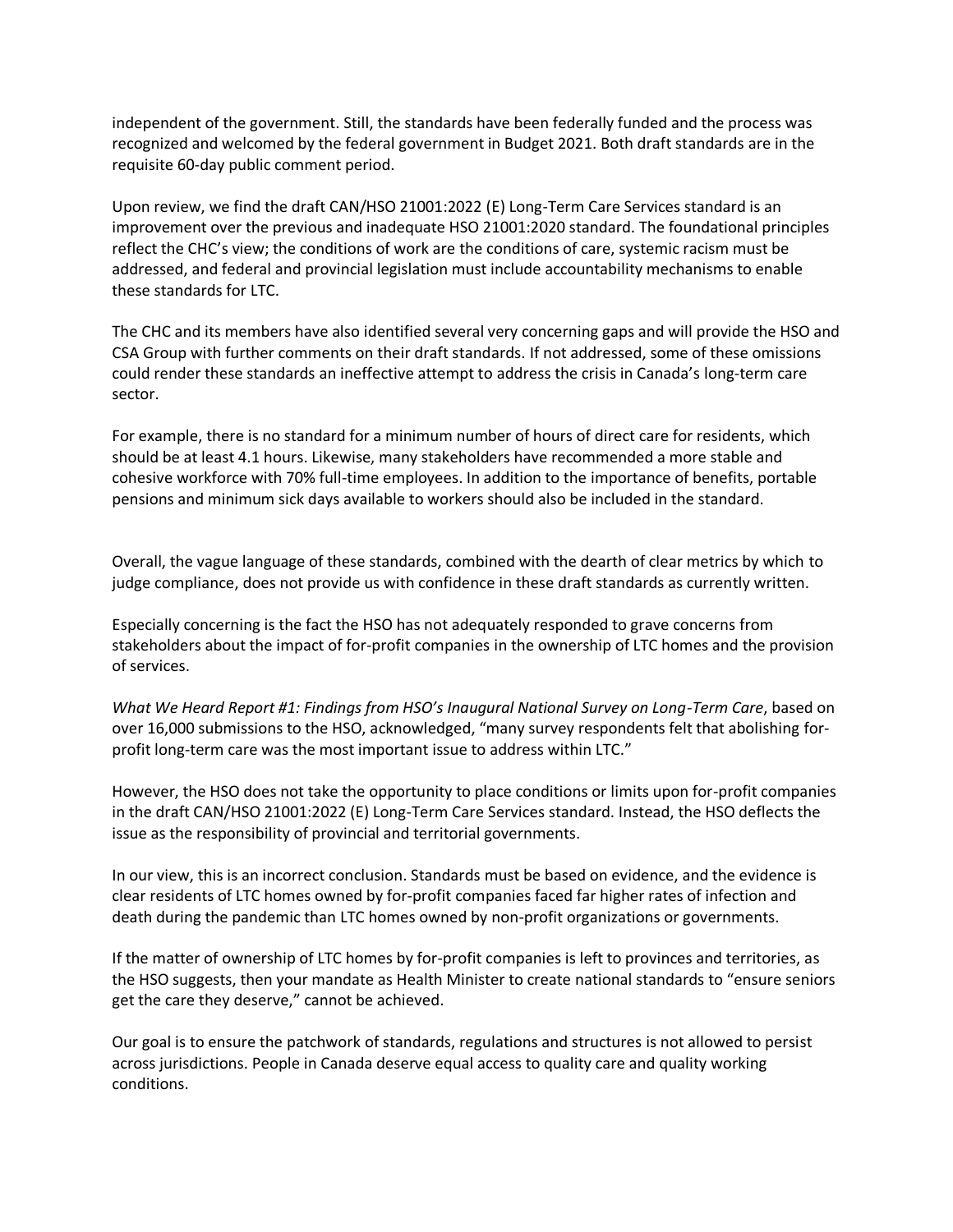We acknowledge the phase-out of for-profit ownership in the LTC home sector will not be achieved overnight, and concern by families that such structural changes may reduce the number of available beds needs to be addressed.

We urge you and your Cabinet colleagues, the Minister of Seniors and the Minister of Employment, Workforce Development and Disability Inclusion to move forward with developing national, enforceable standards through a Safe Long-Term Care Act, including removing for-profit companies from long-term care.

Budget 2022 must provide sufficient conditional funding to implement the Safe Long-Term Care Act with enforceable national standards, and other critical workforce measures your government has committed itself to achieving.

Yours sincerely,

Pauline Worsfold

Pauline Worsfold, RN, Chairperson Canadian Health Coalition

200 Brust

Beatrice Bruske, President Canadian Labour Congress

Lana Payne, National Secretary-Treasurer Unifor

Mark Hancock, National President Canadian Union of Public Employees (CUPE)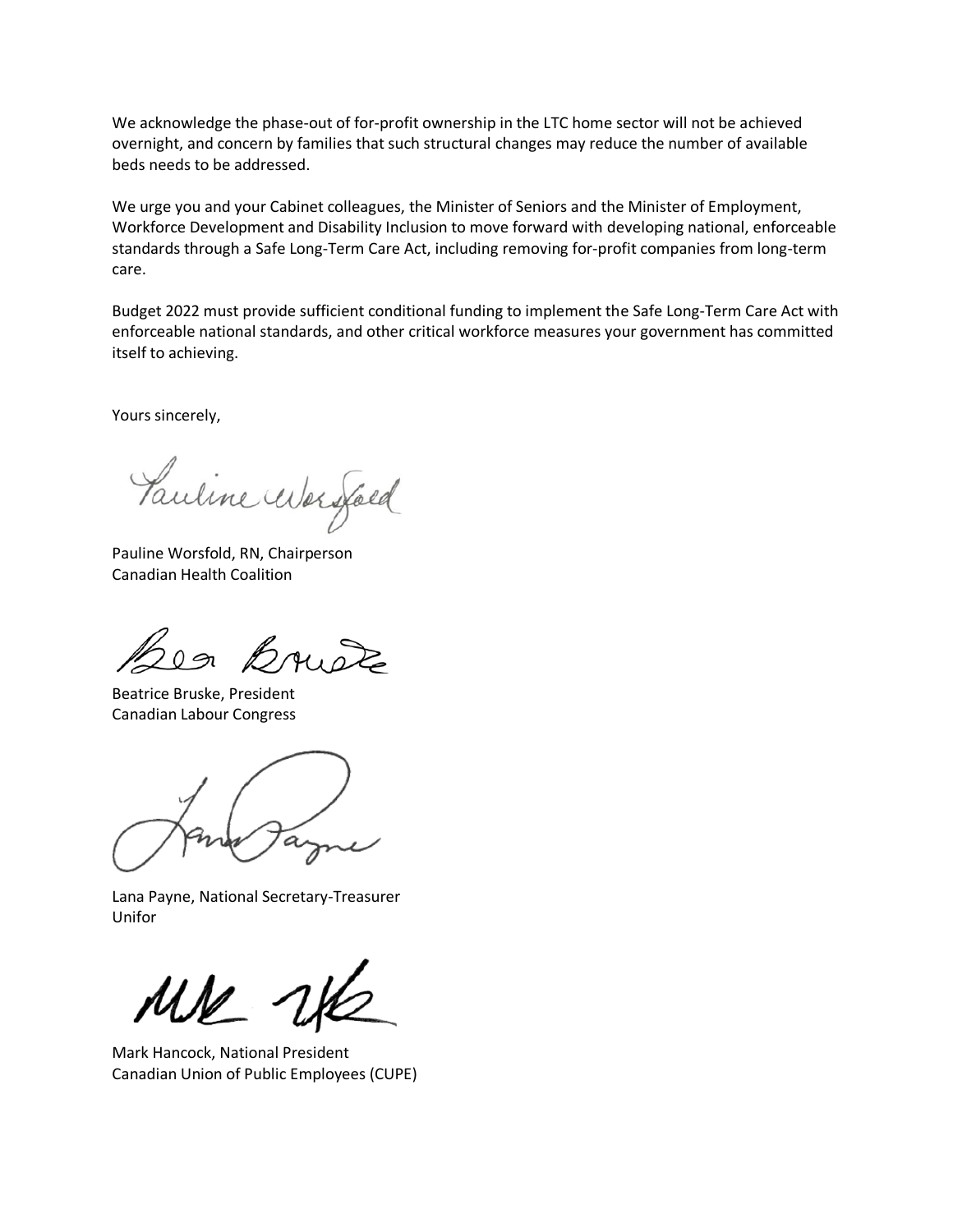Linda Silas, President Canadian Federation of Nurses Unions

Ken Neumann, National Director for Canada United Steelworkers

histina Warner

Christina Warner, Co-Executive Director Council of Canadians

æ

Shawn Haggerty, President UFCW 175&633

Till & heden

Bill Chedore, National President Congress of Union Retirees of Canada

Dr. Joel Lexchin, Professor Emeritus York University

Golite MacHatt

Edith MacHattie, Co-Chair, BC Health Coalition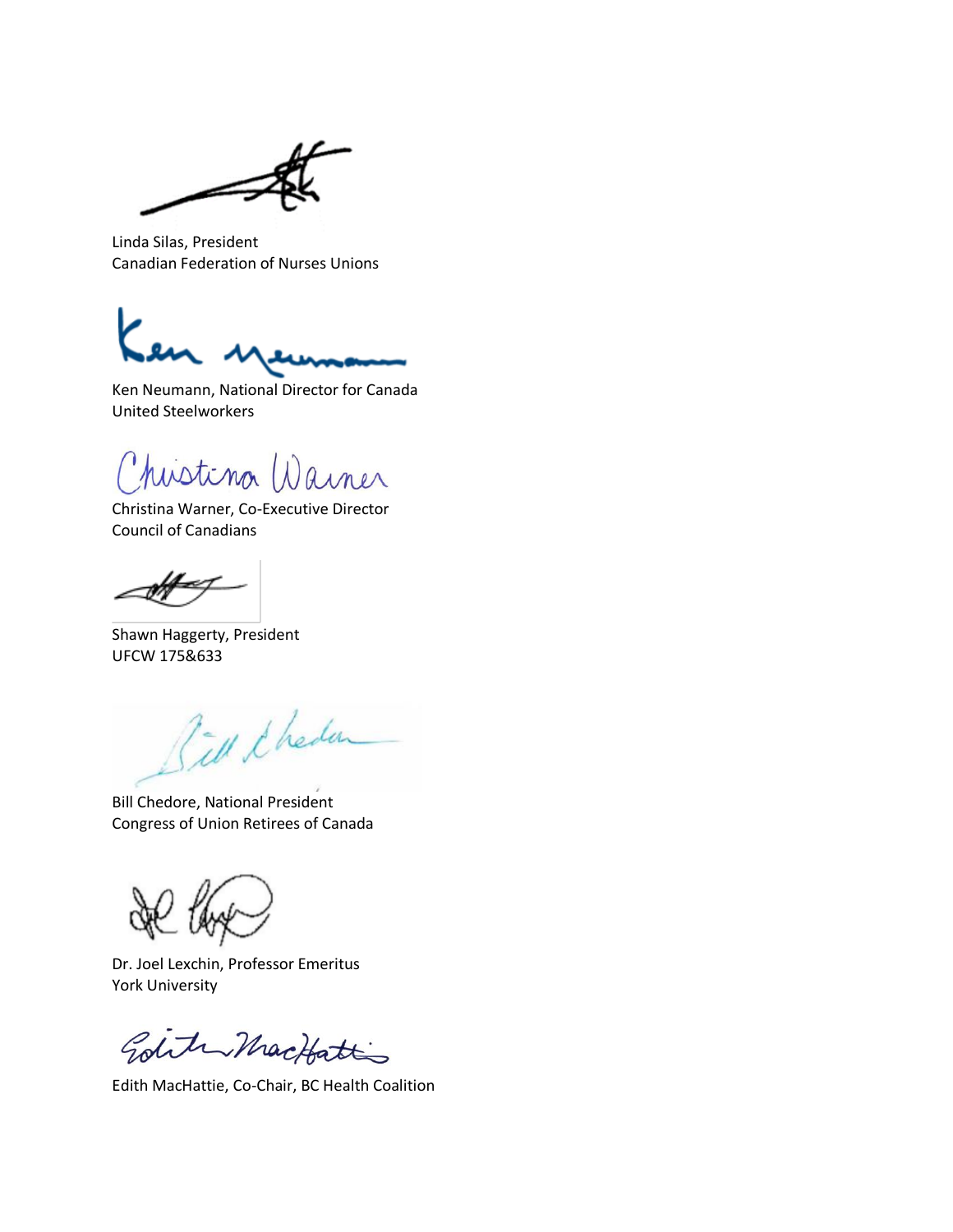CC. The Honourable Kamal Khera, P.C., M.P., Minister of Seniors The Honourable Carla Qualtrough, P.C., M.P., Minister of Employment, Workforce Development and Disability Inclusion Luc Berthold M.P., Conservative Health Critic Luc Thériault M.P., BQ Health Critic Don Davies M.P., NDP Health Critic Dr. Samir Sinha, Health Services Organization (HSO) Technical Committee Chair, CAN/HSO 21001:2022 Long-Term Care Services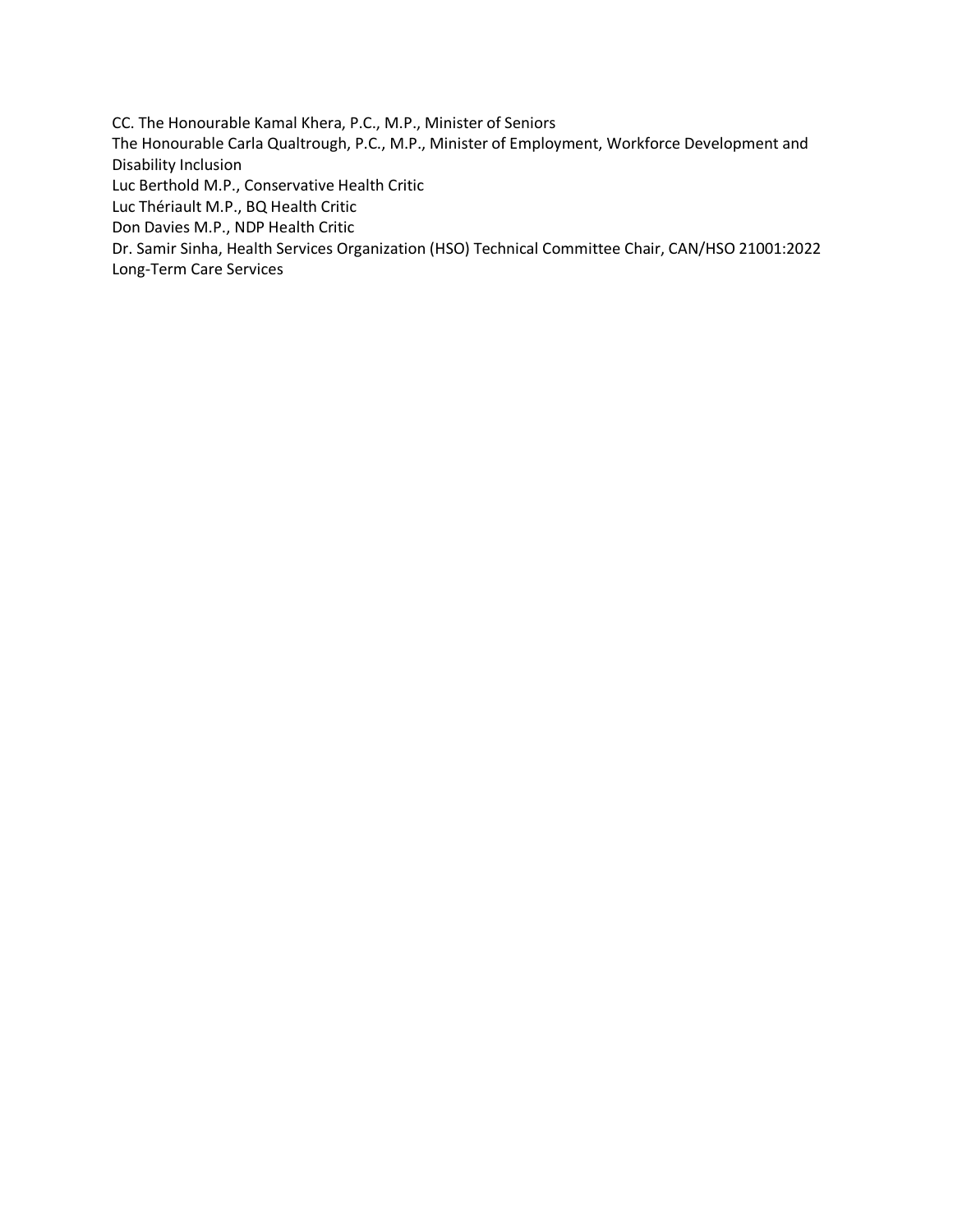

Canadian Health Coalition / La Coalition canadienne de la santé Rue 116 Albert St., 300 Ottawa, ON K1P 5G3

L'honorable Jean-Yves Duclos, P.C., député Ministre de la Santé Chambre des communes Ottawa, Ontario K1A 0A6

16 février 2022

Monsieur le ministre Duclos,

La Coalition canadienne de la santé, composée d'organisations communautaires et de syndicats représentant les travailleurs de première ligne, vous écrit pour vous demander d'accélérer les efforts pour résoudre la crise à laquelle sont confrontés les résidents, les familles et les travailleurs du secteur des soins de longue durée.

Le Premier ministre Trudeau vous a donné, vous, ministre de la Santé, le mandat « d'élaborer des normes nationales et une loi sur les soins de longue durée sécuritaires afin que les aînés reçoivent les soins qu'ils méritent. » La Coalition canadienne de la santé, et ses membres, ont demandé la présentation d'une législation assortie de normes nationales pour les soins de longue durée, normes financées et coercitives.

Le prochain budget fédéral sera une occasion importante pour respecter la promesse électorale de votre gouvernement, notamment collaborer avec les provinces et les territoires pour offrir un soutien aux aînés et aux soins de longue durée grâce à un investissement de 9 milliards \$ répartis sur cinq ans.

Le temps est venu de réparer les dommages causés par le sous-financement chronique et par les soins de santé à but lucratif. Nous vous demandons avec instance, Monsieur le ministre, de commencer à négocier des ententes avec les provinces et les territoires relativement à un financement conditionnel des soins de longue durée préconisant le respect des principes de la *Loi canadienne sur la santé*.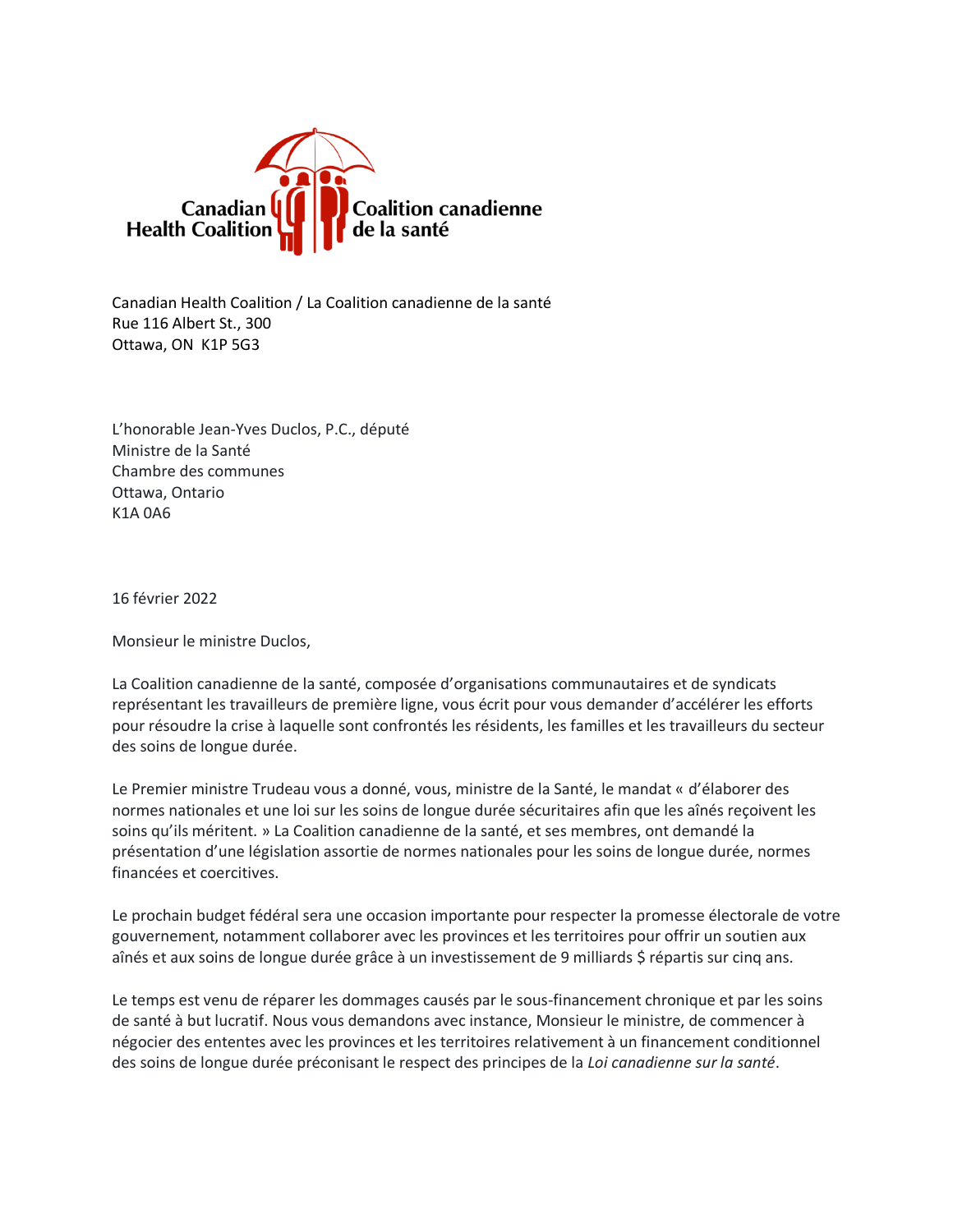L'Organisation de normes en santé (HSO) et l'Association canadienne de normalisation (Groupe CSA) ont élaboré deux nouvelles normes nationales pour les soins de longue durée. Ces organisations accréditées et sans but lucratif sont indépendantes du gouvernement. Or, les normes ont été financées par le gouvernement fédéral et le processus a été reconnu et accueilli favorablement par le gouvernement fédéral dans le Budget 2021. Les deux versions préliminaires de ces normes s'inscrivent dans les 60 jours de la période de commentaires du public.

Après examen, nous observons que la version préliminaire de la norme *CAN/HSO 21001:2022 (F) Soins de longue durée* est une amélioration par rapport à la précédente norme HSO 21001:2020 qui était inadéquate. Les principes fondamentaux reflètent l'opinion de la Coalition : les conditions de travail sont les conditions de soins, le racisme systémique doit être éliminé, et la législation fédérale et la législation provinciale doivent inclure des mécanismes de reddition de compte pour faciliter la mise en œuvre de ces normes pour les soins de longue durée (SLD).

La Coalition canadienne de la santé, et ses membres, ont aussi observé plusieurs lacunes très préoccupantes et fourniront à HSO et au groupe CSA d'autres commentaires sur la version préliminaire de ces normes. Si on ne tient pas compte de ces omissions, certaines pourraient faire de ces normes une tentative inefficace pour régler la crise dans le secteur des soins de longue durée au Canada.

Par exemple, il n'y a pas de norme relative au nombre minimum d'heures de soins directs pour les résidents, et qui devrait être d'au moins 4,1 heures. De façon similaire, plusieurs des principaux acteurs ont recommandé une main-d'œuvre plus stable et cohésive avec 70 % d'employés à temps plein. En sus de l'importance des avantages sociaux, les régimes de retraite transférables et un nombre minimum de congés de maladie devraient aussi être ajoutés à la norme.

Dans l'ensemble, le langage vague de ces normes, combiné à la pénurie de paramètres clairs pour déterminer si la norme a été respectée, ne nous donne pas confiance en ces versions préliminaires des normes, telles qu'elles sont rédigées. Particulièrement préoccupant est le fait que HSO n'a pas répondu adéquatement à de graves inquiétudes chez les principaux acteurs, notamment l'impact des entreprises à but lucratif propriétaires d'établissements de SLD et dispensant des services.

Le premier rapport intitulé *Ce que nous avons entendu – Résultat du sondage inaugural pancanadien de HSO sur les soins de longue durée*, se base sur plus de 16 000 réponses soumises à HSO, et on peut y lire : « de nombreux répondants au sondage ont estimé que l'abolition de l'offre de services de soins de longue durée à but lucratif était la question la plus importante à régler au sein des SLD. »

Toutefois, HSO ne saute pas sur l'occasion d'imposer des conditions ou des limites aux entreprises à but lucratif dans la version préliminaire de la norme *CAN/HSO 21001:2022 (F) Soins de longue durée*. HSO détourne le problème en disant que c'est la responsabilité des gouvernements provinciaux et territoriaux.

Selon nous, cette conclusion est fausse. Les normes doivent être basées sur les données, et les données démontrent clairement que les résidents en établissements de SLD appartenant à des entreprises à but lucratif ont affiché des taux beaucoup plus élevés d'infections et de décès pendant la pandémie que ceux dans les établissements appartenant à des organisations sans but lucratif ou aux gouvernements.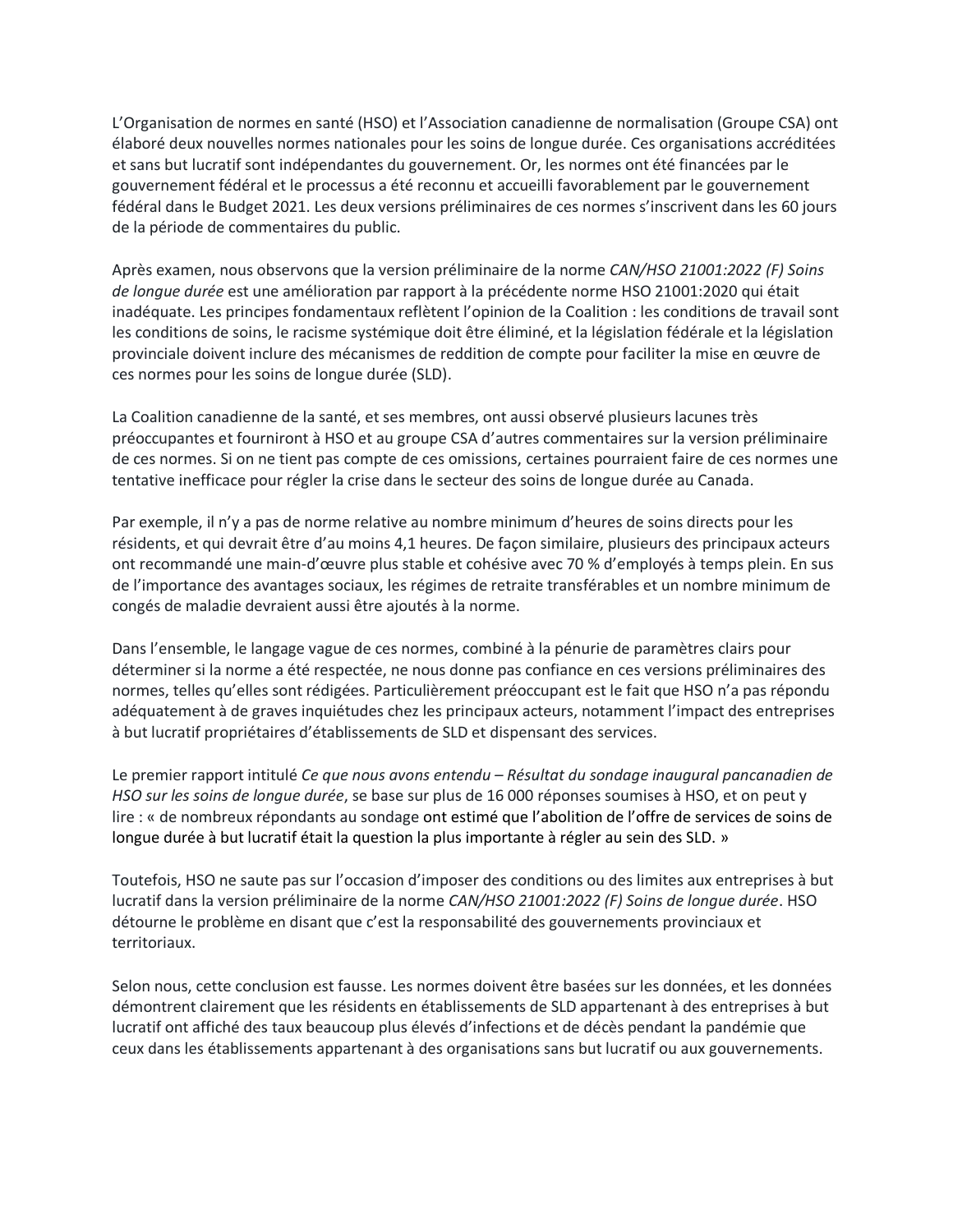Si la question des établissements de SLD appartenant à des entreprises à but lucratif est laissée aux provinces et aux territoires, comme le suggère HSO, alors votre mandat en qualité de ministre de la Santé d'élaborer des normes nationales pour « assurer que les aînés reçoivent les soins qu'ils méritent », ne peut être rempli.

Notre but est d'assurer que la mosaïque de normes, de règlements et de structures ne puisse persister à l'échelle du pays. Les personnes au Canada méritent l'égalité d'accès à des soins de qualité ainsi que des conditions de travail de qualité.

Nous reconnaissons que l'élimination graduelle du privé à but lucratif dans le secteur des SLD ne se fera pas en une nuit, et qu'il faut aussi diminuer les inquiétudes des familles qui pensent que de tels changements structuraux pourraient réduire le nombre de lits disponibles.

Nous vous demandons donc, ainsi qu'à vos collègues au cabinet, la ministre des Aînés et la ministre de l'Emploi, du Développement de la main-d'œuvre et de l'Inclusion des personnes en situation de handicap, d'élaborer des normes nationales et coercitives grâce à une loi sur les soins de longue durée sécuritaires, y compris éliminer les entreprises à but lucratif du secteur des soins de longue durée.

Le Budget 2022 doit prévoir un financement conditionnel suffisant pour mettre en œuvre une loi sur les soins de longue durée sécuritaires, assortie de normes nationales coercitives, et autres mesures cruciales en matière de main-d'œuvre et promises par votre gouvernement.

Veuillez agréer, Monsieur le ministre, mes salutations sincères.

Pauline Worsfold

Pauline Worsfold, IA, présidente de la Coalition canadienne de la santé

Les Bruè

Beatrice Bruske, présidente du Congrès du travail du Canada

Lana Payne, secrétaire-trésorière nationale de Unifor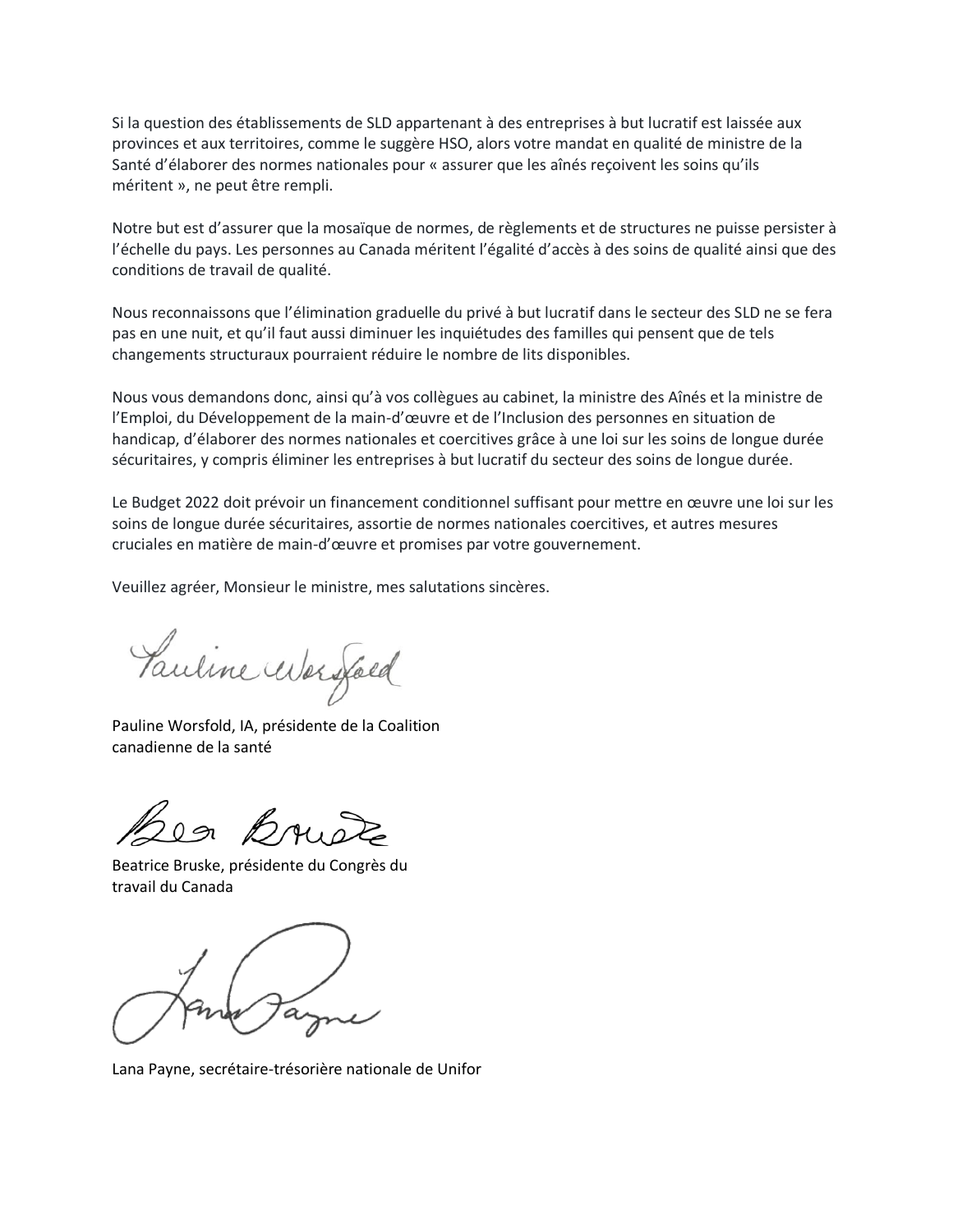MK WK

Mark Hancock, président national du Syndicat canadien de la fonction publique (SCFP)



Linda Silas, présidente de la Fédération canadienne des syndicats d'infirmières et infirmiers

Ken Neumann, directeur national pour le Canada, USW

Chistina Warner

Christina Warner, directrice exécutive du Conseil des Canadiens

Shawn Haggerty, président de TUAC 175&633

Fill & heden

Bill Chedore, président national de l'Association des syndicalistes à la retraite du Canada

Dr Joel Lexchin, professeur honoraire de l'Université York